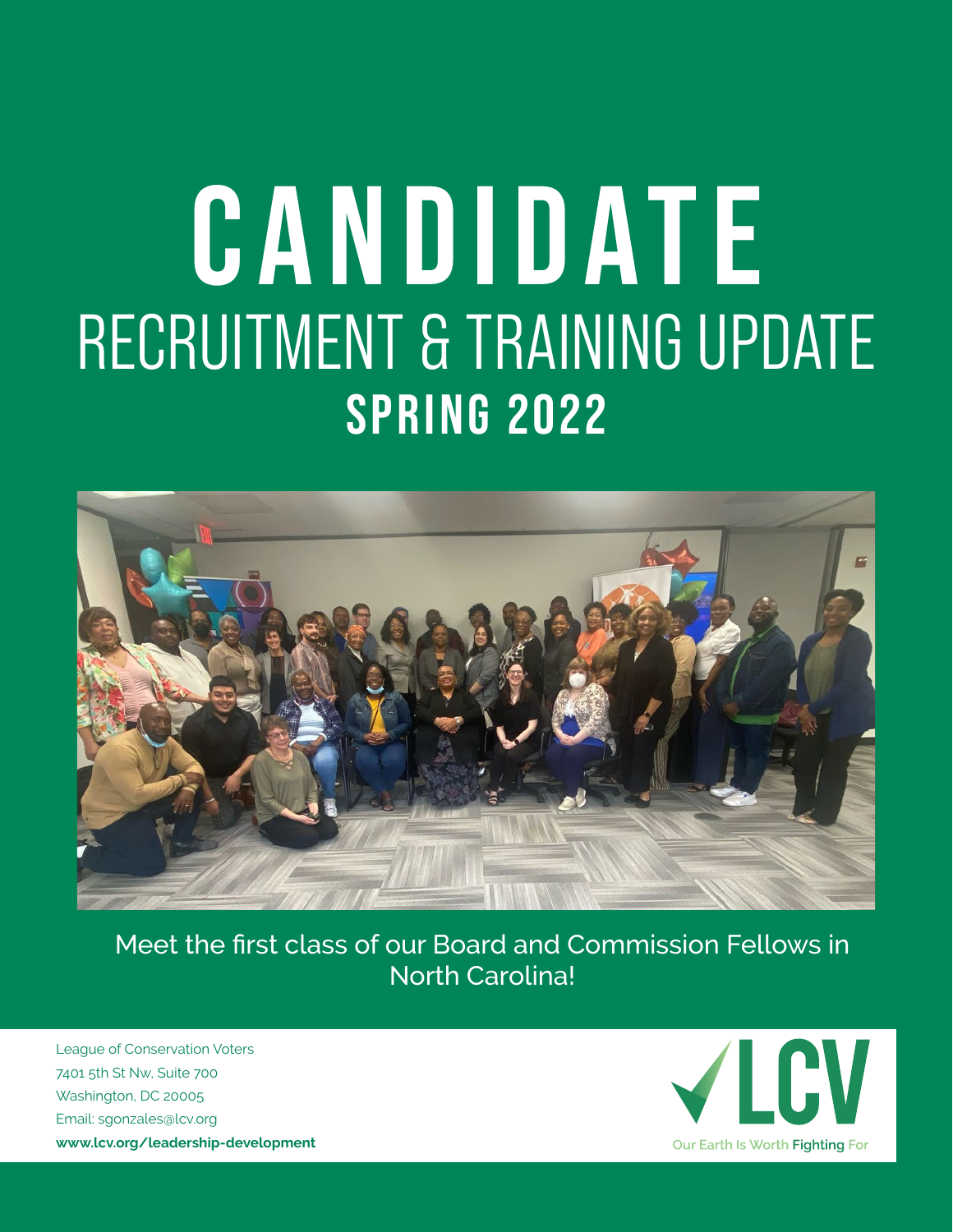# PROGRAM OVERVIEW

**LCV's Candidate Recruitment and Training program exists to provide both short and longterm candidate development opportunities to leaders across the Conservation Voter Movement (CVM), and in particular to grow a diverse and better-prepared candidate pool that can win their races and advance clean energy and conservation in their communities.**

This year, our work is expanding to serve more leaders in more ways. On the c3 side, our Boards and Commissions Fellowship is expanding to South Carolina, and we are planning to bring the fellowship training to *Chispa* leaders in Florida and Colorado through hybrid, partiallyonline, delivery of the curriculum. Through bringing high quality leadership training to dozens more leaders of color, we are changing who is serving on local boards and commissions and influencing environmental policy in more communities.

We had a smaller class for this year's Progressive Governance Academy because 2021 was an off year election, but our newly-elected environmental champions are already doing great work to advance policy wins in their communities. Read on for more on their work.

On the c4 side, our monthly webinars for candidates across the CVM continue to grow in audience and are allowing us to share and support the work of our partners with leaders across the CVM, while keeping the idea of running for office in front of our members.

Our Candidate Academy alums are leading strong campaigns from State Legislatures to County Commissions and other races. Meet some of our them in the coming pages.

**Please read on for more updates from this spring!**

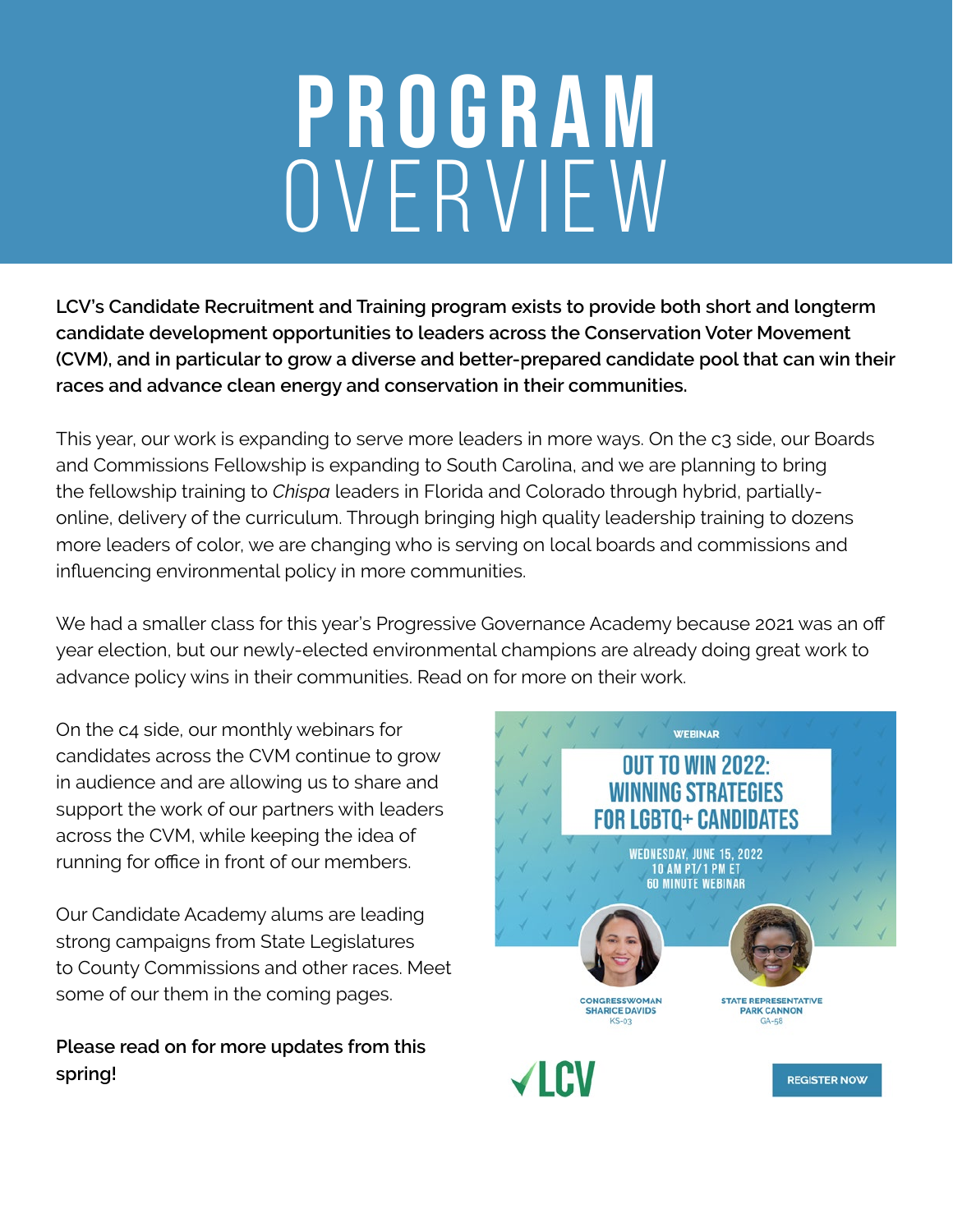

#### **Meet Priya, Juliette, and Ryan, Class of 2022**



**Priya Sundareshan is running for State Legislature (LD-18) in Arizona.** She is a lawyer with a background in environmental law. Priya teaches natural resources law at the University of Arizona, and her campaign is focused on water conservation and security, making Arizona a clean energy leader and protecting voting rights. She previously worked at the Environmental Defense Fund on sustainable fisheries law and policy, and has also served as the Voter Protection Hotline Legal Director for the AZ Democratic Party.

**Juliette Beck is running for County Supervisor in Yolo County, California's Central Valley.** She has a background in climate organizing, and was instrumental in the founding of Yolo County's Climate Action Commission. Yolo County is a drought-prone agricultural county, and Juliette is focused on climate resiliency and protection of groundwater for future generations. Juliette has also been an advocate for youth involvement in climate solutions and wants to make that a priority for the entire county.





**Ryan Gordon is running for Garfield County Commissioner in Colorado.** An Engineer and native of Garfield County, Ryan is running on improving public transportation infrastructure, water quality and conservation, forest health, drought resiliency, and climate adaptation. Through his work, he has worked on many water infrastructure projects in the state and wants to bring that expertise to Garfield County.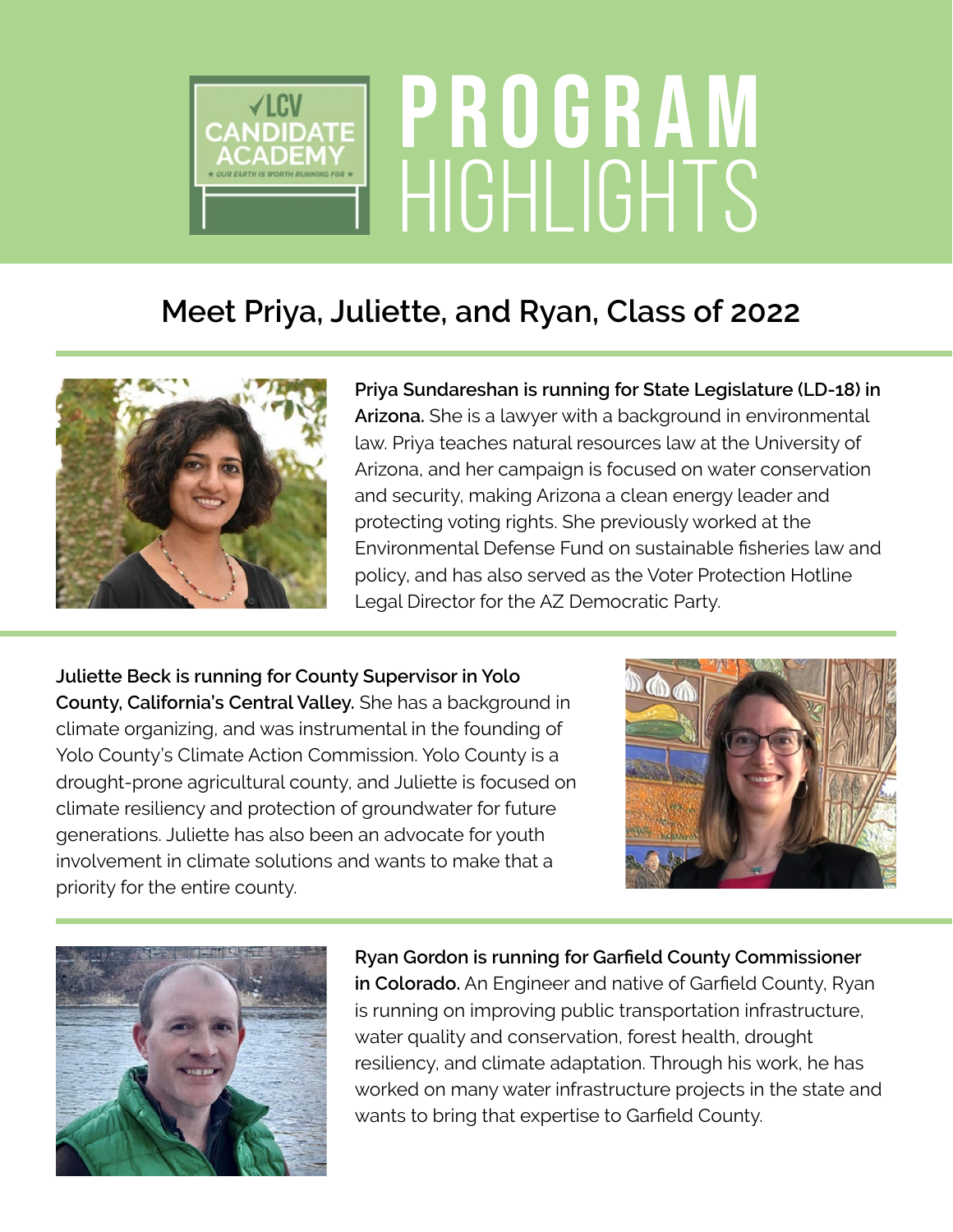

#### **Celebrating Toni Belknap-Brinegar, a CVM star in Idaho**



We are working with our second cohort of Boards and Commissions Fellows in Idaho, and one of the program tweaks this year is a deepened focus on inclusive leadership. Conservation Voters for Idaho EF's Boards and Commissions Coordinator, Toni Belknap-Brinegar (at right, above), has been brilliant at integrating this into the fellowship curriculum. Toni has also been extremely generous with her time with the other state leagues that have taken on this work, helping to support other states with their hiring, their fellowship recruitment and interview processes, curriculum development and more. This year we will expand to three additional states, including piloting an online version of the fellowship for *Chispa* leaders in Florida and Colorado. Toni has agreed to help us design the online version of the program. The CVM is so lucky to have her and her leadership!